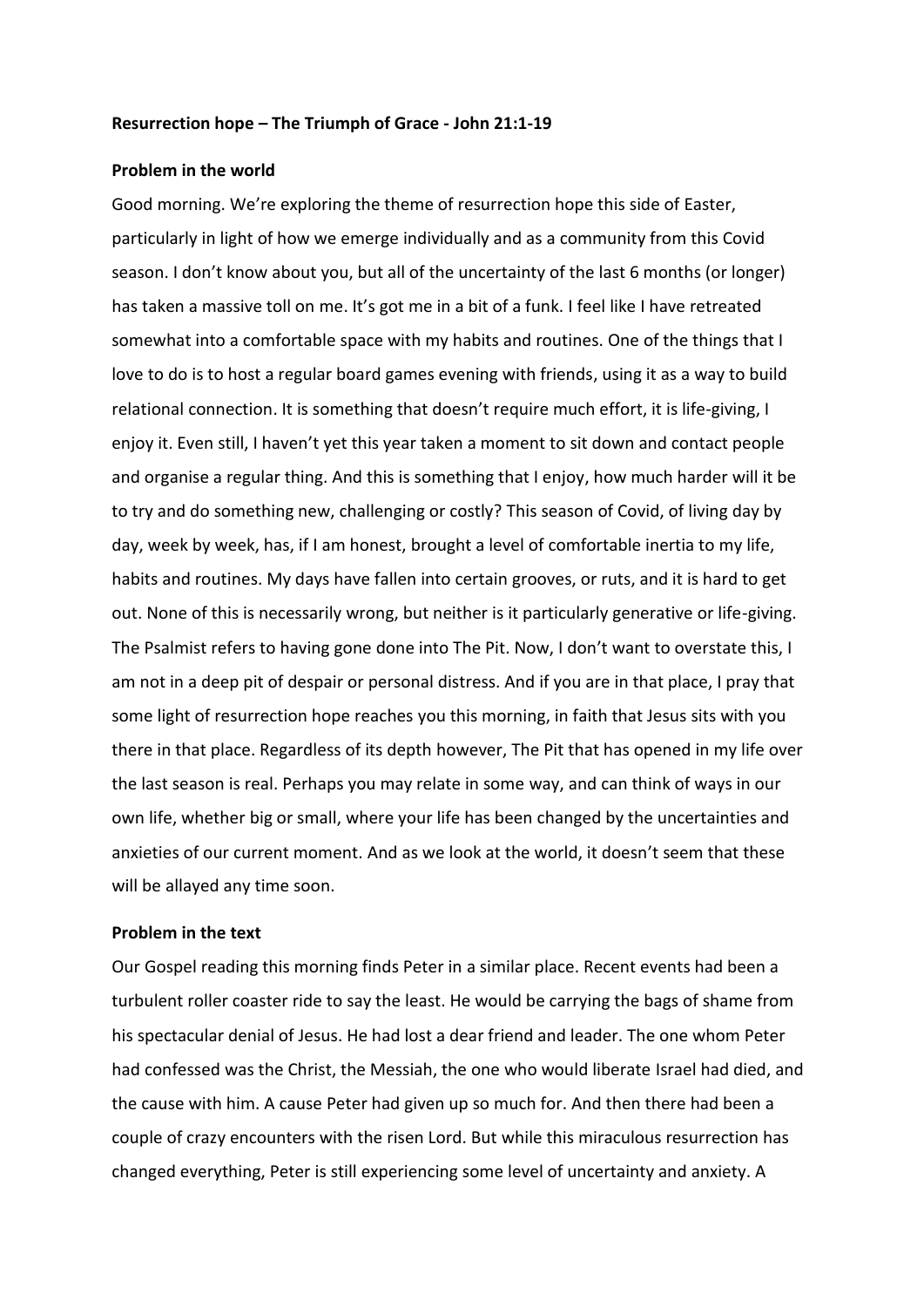sense of lack and failure and loss, despite the resurrection. Perhaps Peter is experiencing a feeling of separation from Jesus because of his denial. Him and Jesus still haven't had a chance to discuss the elephant in the room, and despite these resurrection encounters Peter is still in a bit of a funk. If I were in Peter's shoes, the questions ringing in my head would be, 'am I still accepted? Am I still qualified? Does Jesus still want to use me?' Peter is feeling the gulf of estrangement. In the face of uncertainty, Pete withdraws into what was comfortable and safe. He goes fishing. Now, fishing was not a nice recreational activity for Peter, to clear his head. Get a bit of space. No, this was his work before he met the rabblerousing Rabbi, and this was a withdrawal, a retreat into what was familiar, safe. And as he is the de facto leader of this displaced group, the others follow. "We'll got with you" they say and join Pete for a night of unsuccessful fishing.

### **The Solution in the Text**

Then they have a moment of déjà vu. A stranger calls cheekily from the shore, "Hey lads, you haven't got any fish have you? How about you try the other side." Their minds re-collect the last time a stranger gave these professional fishermen fishing advice. As the net heaves with fish, John cries out, "it is the Lord!" And Pete, ever unthinkingly enthusiastic and eager puts on his garment and throws himself into the lake, for they were only a hundred yards off, or two lengths of an Olympic swimming pool. Perhaps he saw this as his only chance to get some one-on-one time with Jesus. And here, beside the lake, Jesus takes Pete on a journey of reconciliation, restoration, and recalibration. This journey takes Pete back to the place of his first calling, through the place of his deepest hurt, and brings him to a place where he learns at last what is meant by his acceptance.

Firstly, this meeting beside the lake takes Pete back to that first incident with boats, nets and fish. The time when Jesus called Peter out of the fishing business. In Luke 5:8, after the first miraculous catch, Peter fell down at Jesus' knees and said to him, "Go away from me, Lord, for I am a sinful man." What is Jesus' response? "Do not be afraid; from now on you will be catching people." Pete seemed to accept his acceptance then, but often repentance is harder the second, or third, or fourth… time. When we fail again and again, we can be tempted to think, 'surely God is gonna give up on me one of these days…' I bet Peter was feeling this. By having this encounter by the lake, with the boats and the nets and the fish, Jesus is taking Peter back to this place of his initial encounter and confession. It's almost as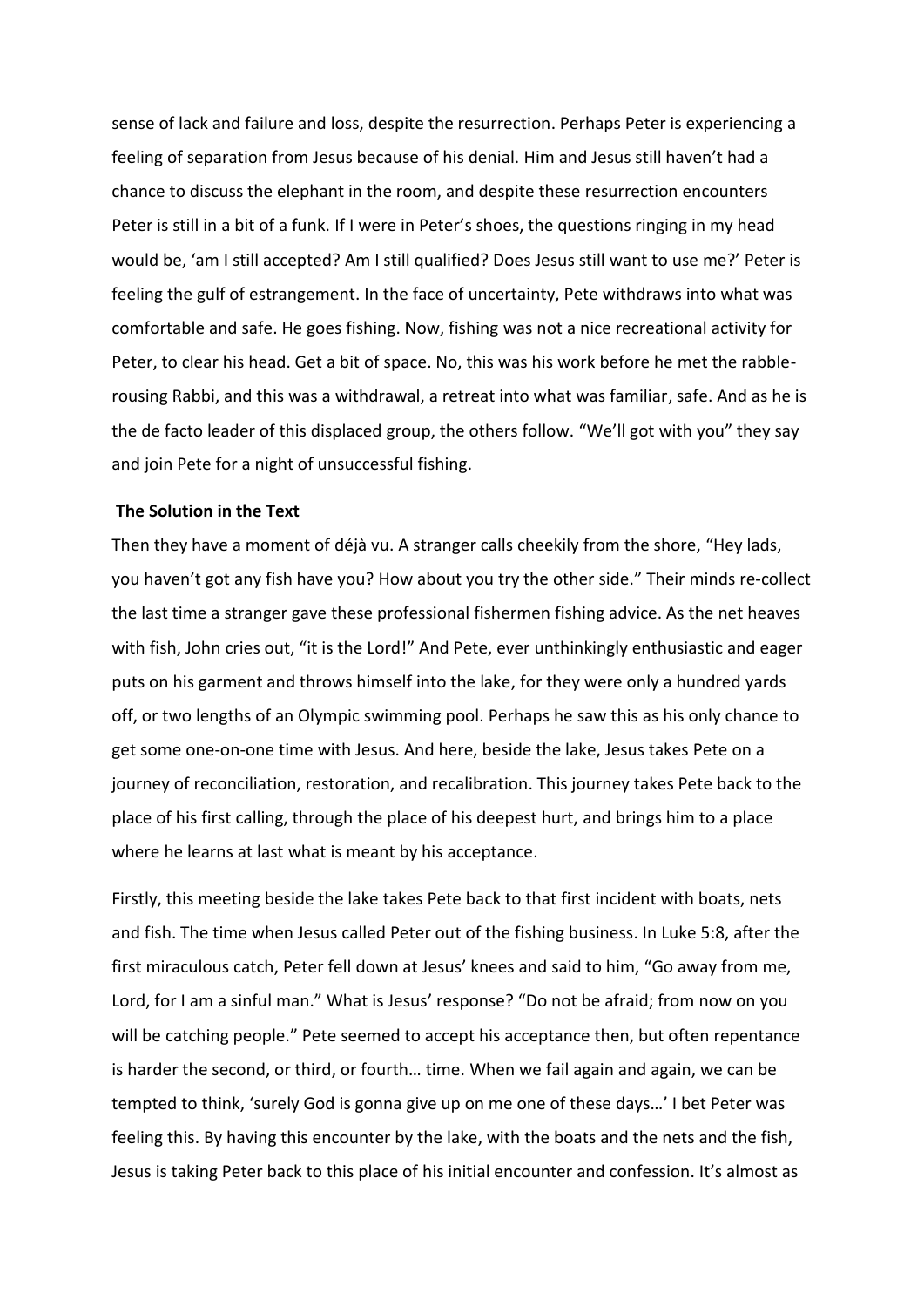if Jesus is saying to him, I accepted, called and commissioned you then. I accept, call and commission you now.

Secondly, this encounter takes place beside the charcoal fire. There are only two mentions of this word "charcoal-fire" in all of Scripture. Here, and the fire that Peter warms himself beside as he denies Jesus in John 18. It is the place of Peter's most spectacular failure. Jesus doesn't just meet Peter at the place of his original call and confession. By encountering Peter by the charcoal fire, Jesus brings Peter to the place of his most painful memory. As Peter warms his wet body beside the lake, his hands spread out over the fire, the denial is clearly in view, even if not explicitly mentioned. No one needs to. Peter wondering, in light of this, can you still forgive me, can you still use me, do you still accept me? But Jesus had already accepted him. Jesus had predicted this moment of denial, telling him in no uncertain terms, 'you will deny me.' Each of the gospels recount this prediction. In Matthew and Mark, Jesus lets Peter and the disciples know, that when he is risen he will go ahead of them to Galilee, this very encounter in mind. In Luke's account. Jesus says to him, "I have prayed for you, that your faith will not fail, and once you have turned back, strengthen your brothers." And in John's Gospel, Jesus tells him, "you won't be able to follow me now, but later you will follow me." And immediately after predicting the denial, he says, "let not your hearts be troubled." Jesus is not intimidated or put off by the weak and frail love. By the spectacular denial. And this recommissioning of Peter is not a dismissal of everything that has gone before. It is not despite his failures he is accepted. Jesus accepts Peter even in the face of him declaring the denial and falling away of all the disciples. It's not, okay, you denied me, but this time you are going to try harder. No. You could even argue the denial is necessary to Peter actually getting to the place where he learns to accept that he is accepted.

Finally, after breakfast, Jesus turns to Simon. "Simon, son of John, do you love me more than these?" More than what? The text doesn't say, it could be referring to the boats and nets, do you love me more than the safety and security of this occupation that I called you out of? Or he could be reminding Peter of his claim when Jesus said that he would deny him that "all these others might deny you, but I will not."

Then Jesus asks a second time, "Do you love me." You have probably heard about the differences in the words used for love here. Jesus in the first two questions, uses the Greek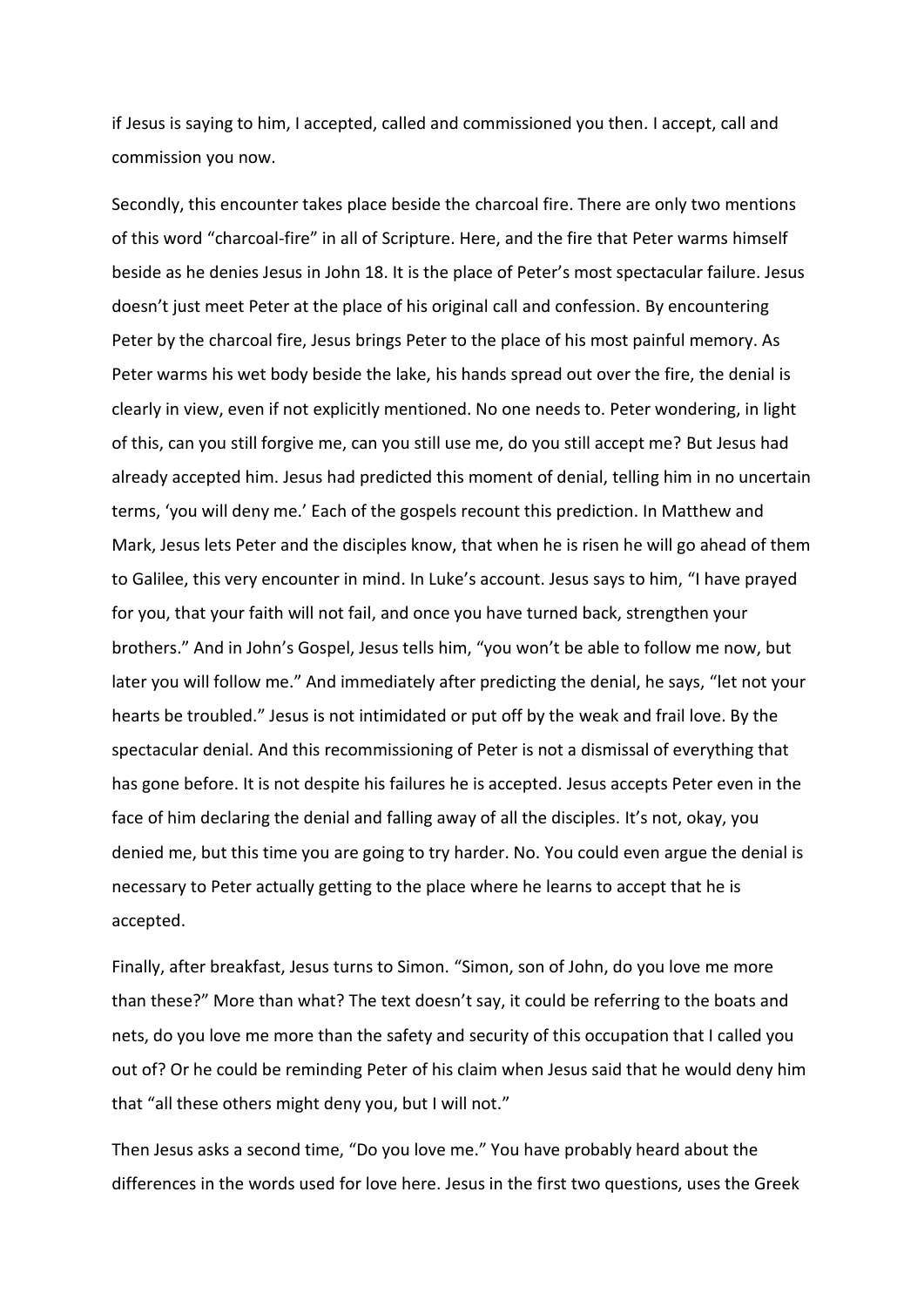word for the highest form of love, *agape*. And Pete responds with, "yes Lord, you know that I love you." The word Peter uses is *phileo*, for affectionate love, the love of friendship. The third time Jesus asks, he asks, "Simon son of John, do you *phileo* me." This distresses Peter. Perhaps the three questions have connected painfully in Peter's mind to the three denials. Or perhaps Peter is pained by Jesus reducing the question down to, "do you have affection for me." I am reminded of when toddlers ask, "do you love me this much?" With their arms out to get a gauge of how much you love them. Then they ask again, putting out the arms a little further. And then they stretch out there arms as wide as they can. "Do you love me this much?" I feel like Jesus is doing this in reverse. But of course, Jesus is not asking these questions to interrogate Peter about his level of love and commitment. I believe that there is a deeper question beneath the question. It is this: Do you know how much I accept you Peter? Do you know that I accept you when your love is faithful and strong? Do you know that I accept you when your love is so-so? Do you know that I accept you when your love is weak and frail? Only once Petey knows how much he is accepted is he ready to step into the role of leading the flock. Jesus accepts Peter as he is, even when Peter struggles with the idea. Jesus accepts Peters as he is, with all his weak, frail love, even when Peter does not. Jesus takes Peter on this journey of accepting that he is accepted. That is what grace is, accepting that we are accepted. Through tears, Peter accepts this fact. "Lord, you know everything, you know that I love you." Even when it is weak and frail.

This is the Triumph of Grace. Jesus brings Peter to the place of his first call, through his biggest failure, and brings Peter back to a radical acceptance of his acceptance. From the place of acceptance, Jesus gave Peter a job to do. To feed and tend the sheep. To disciple and strengthen others.

## **Solution in the world**

It is this encounter that I know I need right now to bring me out of my funk, not to try harder, but an encounter with Grace. An acceptance of how much I am accepted.

Paul Tillich said exactly this in a sermon he preached called, 'You are accepted':

"Grace strikes us when we are in great pain and restlessness. It strikes us when we walk through the dark valley of a meaningless and empty life. It strikes us when we feel that our separation is deeper than usual, because we have violated another life, a life which we loved, or from which we were